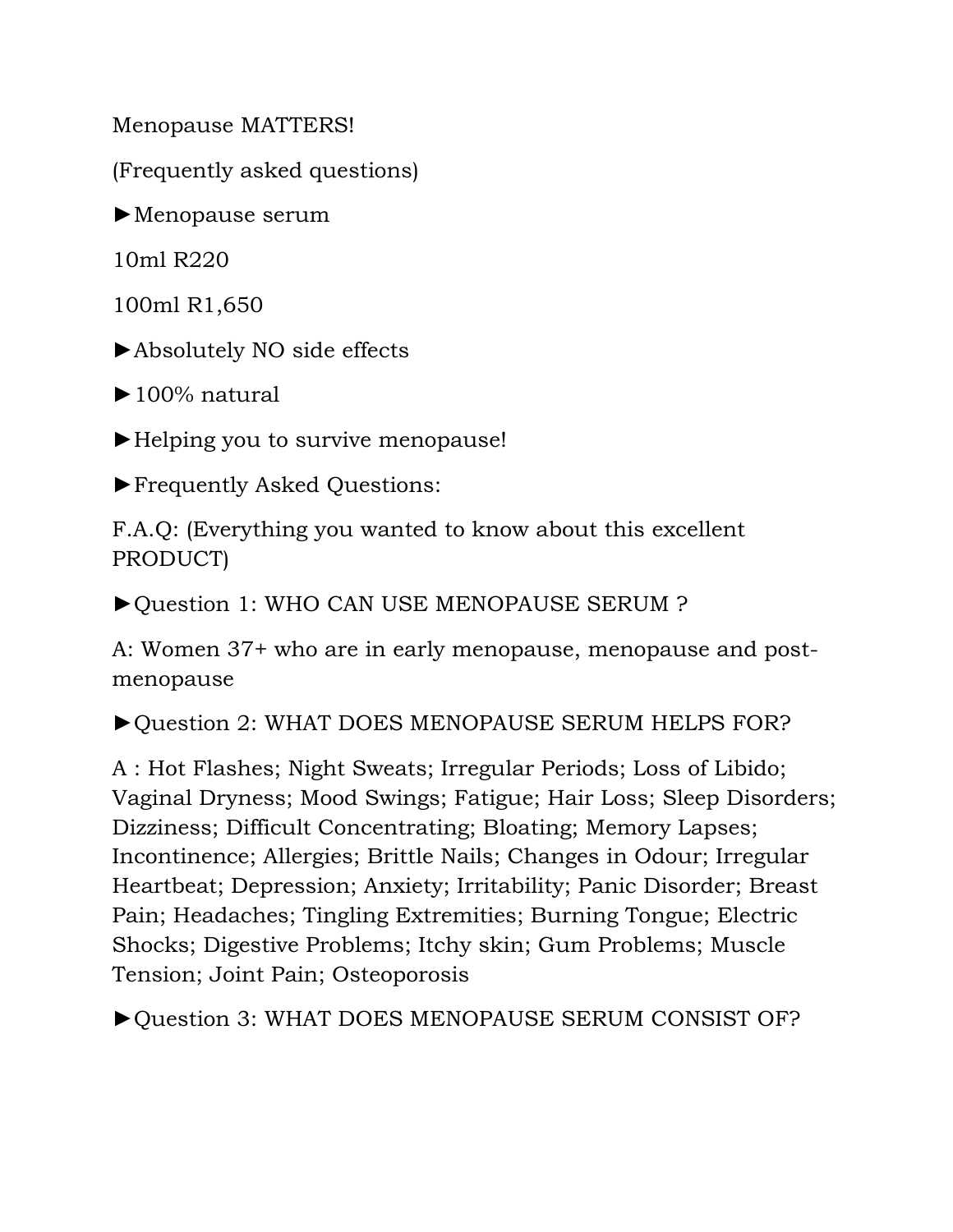A: 100% Natural oils, e.g Clary Sage, Myrrh, Frankinsence and other essential oils. NB:::::: Menopause serum does NOT contain any Cannabis oil, hormones or any other chemicals!

►Question 4: IS THIS PRODUCT APPROVED BY THE MEDICAL & HEALTH INSTITUTE?

A: No, it is a natural product that you apply on your skin. The product is NOT used orally. The product consist of essential oils, mixed in the correct ratio with a 100% natural carrier oil for skin application. It is therefore based on aromatherapy. The wonderful effect of essential oils on the body are widely publicized, and used for centuries. (Essential oils were first used by Egyptians, as early as 4500 BC). It is absolutely the clients own decision to follow the pharmaceutical route, or the natural route. Our product has absolutely no side effects, and can be successfully used with or without current prescription medicines.

►Question 5: HOW DOES ONE USE MENOPAUSE SERUM?

A: It is used externally, behind ears, base of neck, in the bend of arms and legs, wrists. 2 or 3 times a day. Can also be applied on other areas of body, such as vulva.

►Question 6: IS IT ONLY FOR PEOPLE WHO HAVE BEEN DIAGNOSED WITH MENOPAUSE?

A: No

►Question 7: CAN I USE IT WITH PRESCRIPTION MEDICINE?

A: Yes

►Question 8: WILL IT HAVE SIDE EFFECTS WITH THE PRESCRIPTION MEDICINE I AM ON?

A: No

►Question 9: WILL IT MAKES ME FEEL LIKE A ZOMBIE?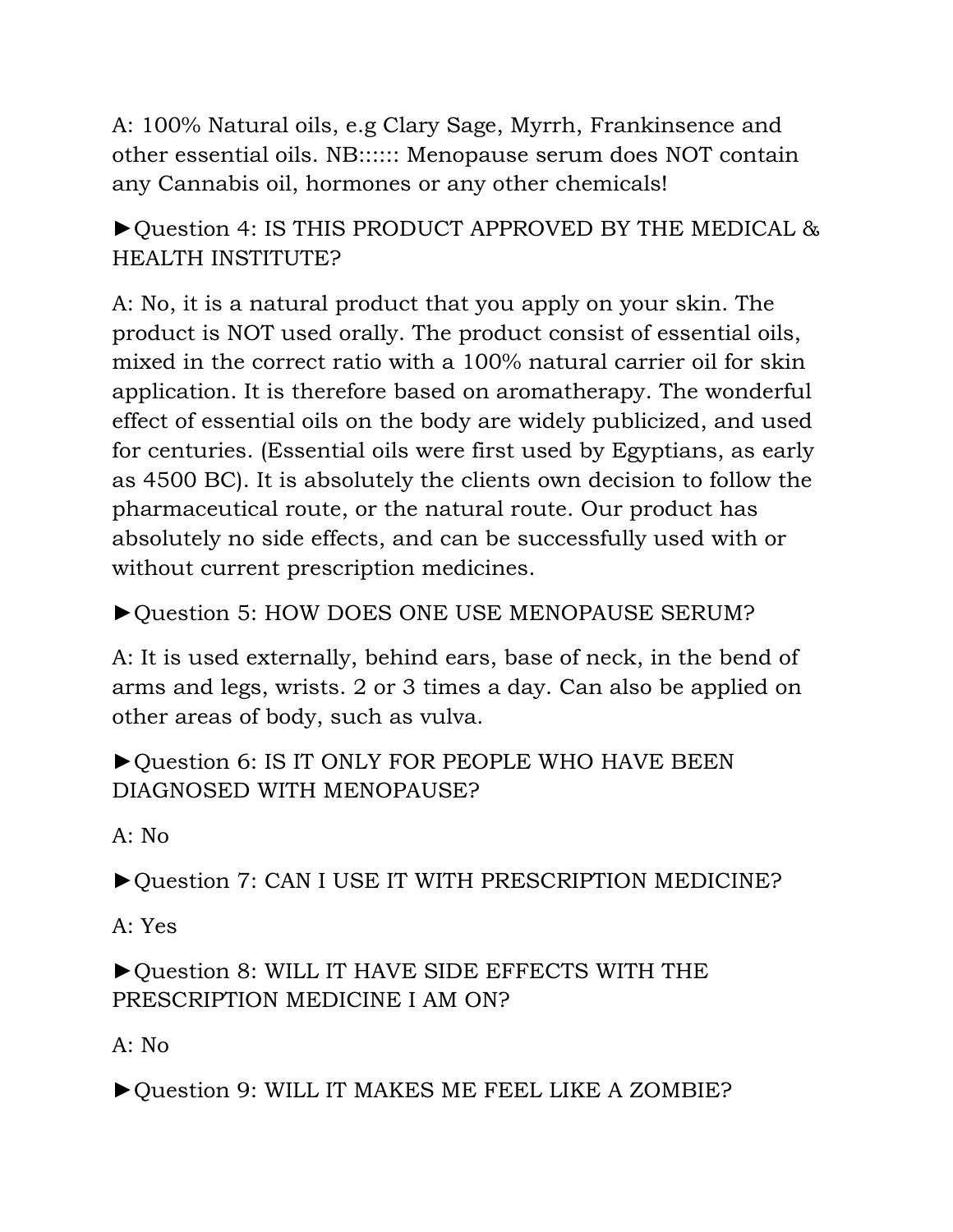A: No

►Question 10: IS IT ADDICTIVE- / HABIT FORMING?

A: No

►Question 11: WILL I HAVE WITHDRAWAL SYMPTOMS IF I STOP USING THE PRODUCT?

A: No

►Question 12: CAN I IMMEDIATELY STOP USING MY PRESCRIPTION MEDICINE?

A: No, only with your Medical Doctor's permission.

►Question 13: HOW LONG AFTER APPLYING WILL I FEEL OR NOTICE A DIFFERENCE.?

A: It only takes 10 minutes to be absorbed through your system.

►Question 14: ARE EATING AND DRINKING PATTERNS IMPORTANT?

A: Yes, it is proven that sugar, take-aways, biscuits, alcohol, bread and gas cold drinks worsen MENOPAUSE symptoms. Eating almonds, black grapes, black licorice and dark chocolate in moderate quantities, will help to alleviate your symptoms. Drink sufficient still water each day. Limit your alcohol intake to max 1 glass wine per week.

►Question 15: OTHER ADVICE?

A: - Drink  $\frac{1}{4}$  teaspoon Epsom salts every morning on  $\frac{1}{2}$  glass hot water. Epsom is an excellent source of excellent Magnesium.

During stages of very bad night sweats take a bath with 1 cup Epsom salts. Soak in water for at least 15min. Do this 3x per week.

►Question 16: PRICE?